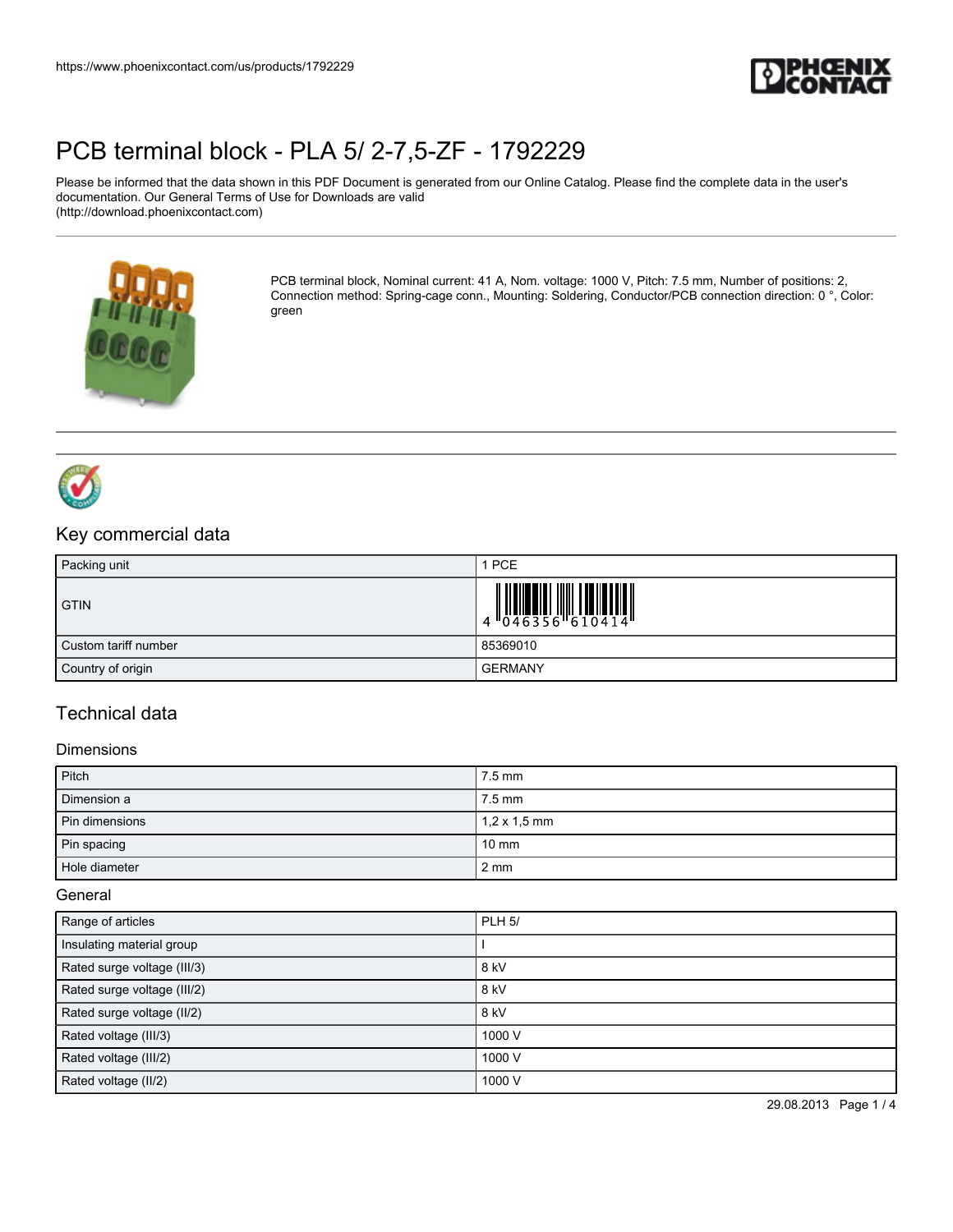

## Technical data

#### General

| Nominal current $I_N$                   | 41 A             |
|-----------------------------------------|------------------|
| Nominal cross section                   | $6 \text{ mm}^2$ |
| Insulating material                     | <b>PA</b>        |
| Solder pin surface                      | Sn               |
| Inflammability class according to UL 94 | V <sub>0</sub>   |
| Stripping length                        | $12 \text{ mm}$  |
| Number of positions                     |                  |

### Connection data

| Conductor cross section solid min.                                                         | $0.2 \text{ mm}^2$    |
|--------------------------------------------------------------------------------------------|-----------------------|
| Conductor cross section solid max.                                                         | $6 \text{ mm}^2$      |
| Conductor cross section stranded min.                                                      | $0.2 \text{ mm}^2$    |
| Conductor cross section stranded max.                                                      | $6 \text{ mm}^2$      |
| Conductor cross section stranded, with ferrule without plastic sleeve min.                 | $0.2 \text{ mm}^2$    |
| Conductor cross section stranded, with ferrule without plastic sleeve max.                 | $6 \text{ mm}^2$      |
| Conductor cross section stranded, with ferrule with plastic sleeve min.                    | $0.2 \text{ mm}^2$    |
| Conductor cross section stranded, with ferrule with plastic sleeve max.                    | $6 \text{ mm}^2$      |
| Conductor cross section AWG/kcmil min.                                                     | 24                    |
| Conductor cross section AWG/kcmil max                                                      | 10                    |
| 2 conductors with same cross section, stranded, TWIN ferrules with plastic<br>sleeve, min. | $0.5$ mm <sup>2</sup> |
| 2 conductors with same cross section, stranded, TWIN ferrules with plastic<br>sleeve, max. | $2.5$ mm <sup>2</sup> |

## **Classifications**

### ETIM

| <b>ETIM 4.0</b> | C002637<br>.<br>$\sim$ |
|-----------------|------------------------|
| <b>ETIM 5.0</b> | C002643<br>.           |

### UNSPSC

| UNSPSC 11           | 39121409 |
|---------------------|----------|
| <b>UNSPSC 12.01</b> | 39121409 |
| UNSPSC 13.2         | 39121409 |
| <b>UNSPSC 6.01</b>  | 30211810 |
| UNSPSC 7.0901       | 39121409 |

eCl@ss

|  | 'ہ ،<br>$\mathbf{r}$ | <br>^^ |
|--|----------------------|--------|
|--|----------------------|--------|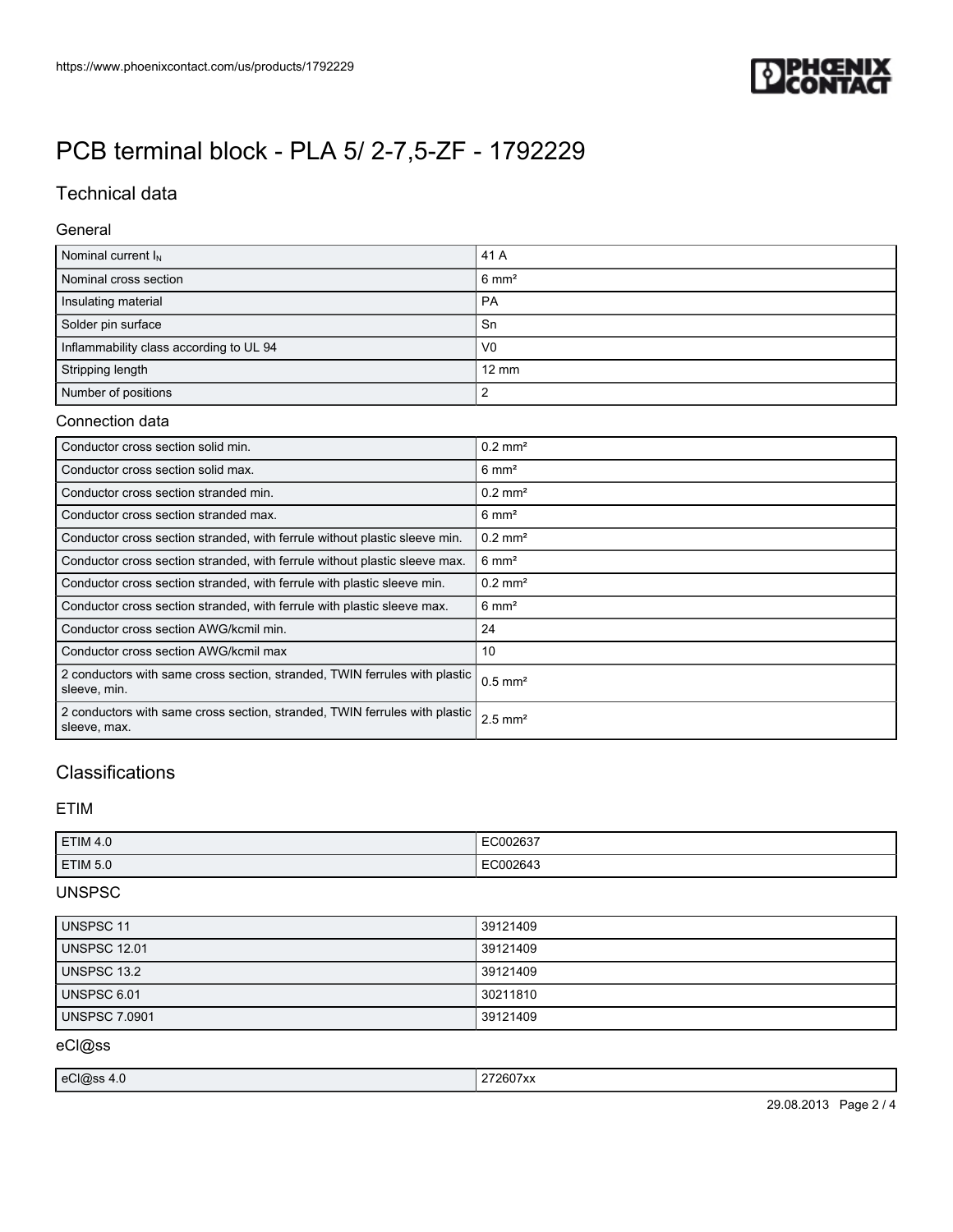

## **Classifications**

### eCl@ss

| eCl@ss 4.1 | 27260701 |
|------------|----------|
| eCl@ss 5.0 | 27260701 |
| eCl@ss 5.1 | 27141190 |
| eCl@ss 6.0 | 27261101 |
| eCl@ss 7.0 | 27440401 |
| eCl@ss 8.0 | 27440401 |

## Drawings



Functional drawing





Functional drawing



Functional drawing



Functional drawing **Example 2018** 2 and 2 and 2 and 2 and 2 and 2 and 2 and 2 and 2 and 2 and 2 and 2 and 2 and 2 and 2 and 2 and 2 and 2 and 2 and 2 and 2 and 2 and 2 and 2 and 2 and 2 and 2 and 2 and 2 and 2 and 2 and 2



29.08.2013 Page 3 / 4